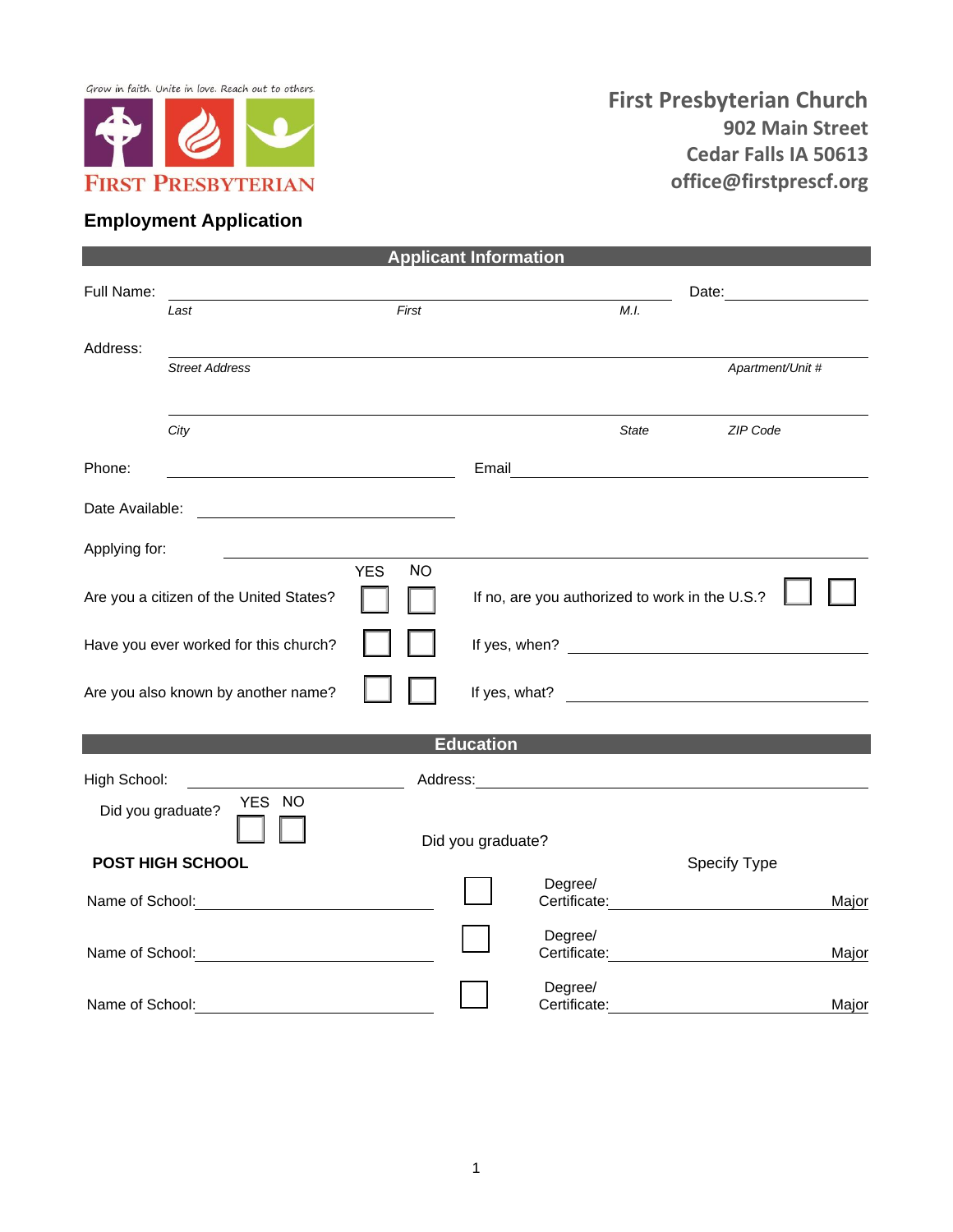## **References**

| Please list three personal references.                                                                                            |            |           |                                                   |  |
|-----------------------------------------------------------------------------------------------------------------------------------|------------|-----------|---------------------------------------------------|--|
| Full Name:                                                                                                                        |            |           | Relationship<br>/Position: ______________________ |  |
| Company:                                                                                                                          |            |           | Phone: <u>_______________</u>                     |  |
| Address:                                                                                                                          |            |           |                                                   |  |
| Full Name:<br><u> 1989 - Johann Barnett, fransk politiker (d. 1989)</u>                                                           |            |           | Relationship                                      |  |
| Company:<br><u> 1989 - Johann Stein, mars an deutscher Stein und der Stein und der Stein und der Stein und der Stein und der</u>  |            |           | Phone: ____________________                       |  |
| Address:                                                                                                                          |            |           |                                                   |  |
| Full Name:                                                                                                                        |            |           | Relationship<br>/Position: _____________________  |  |
| Company:                                                                                                                          |            |           | Phone: ____________________                       |  |
| Address:                                                                                                                          |            |           |                                                   |  |
| <b>Work History (List most recent first.)</b>                                                                                     |            |           |                                                   |  |
| Company:<br><u> 1989 - Johann Stoff, Amerikaansk politiker († 1908)</u>                                                           |            |           | Phone: _________________________                  |  |
| Address:                                                                                                                          |            |           | Supervisor: 2000                                  |  |
| Job Title:                                                                                                                        |            |           |                                                   |  |
|                                                                                                                                   |            |           |                                                   |  |
| Duties:                                                                                                                           | <b>YES</b> | NO        |                                                   |  |
| May we contact this employer for a reference?                                                                                     |            |           |                                                   |  |
|                                                                                                                                   |            |           |                                                   |  |
| Company:<br><u> 1989 - Johann Stein, marwolaethau a bhann an t-Amhain ann an t-Amhain an t-Amhain an t-Amhain an t-Amhain an </u> |            |           |                                                   |  |
| Address:                                                                                                                          |            |           | Supervisor: 2000                                  |  |
| Job Title:                                                                                                                        |            |           |                                                   |  |
| <b>Duties</b>                                                                                                                     |            |           |                                                   |  |
| May we contact this employer for a reference?                                                                                     | <b>YES</b> | <b>NO</b> |                                                   |  |
|                                                                                                                                   |            |           |                                                   |  |
|                                                                                                                                   |            |           |                                                   |  |
| Company:                                                                                                                          |            |           |                                                   |  |
| Address:                                                                                                                          |            |           | Supervisor: 2000                                  |  |
| Job Title:                                                                                                                        |            |           |                                                   |  |
| Duties:                                                                                                                           |            |           |                                                   |  |
| May we contact this employer for a reference?                                                                                     | <b>YES</b> | <b>NO</b> |                                                   |  |